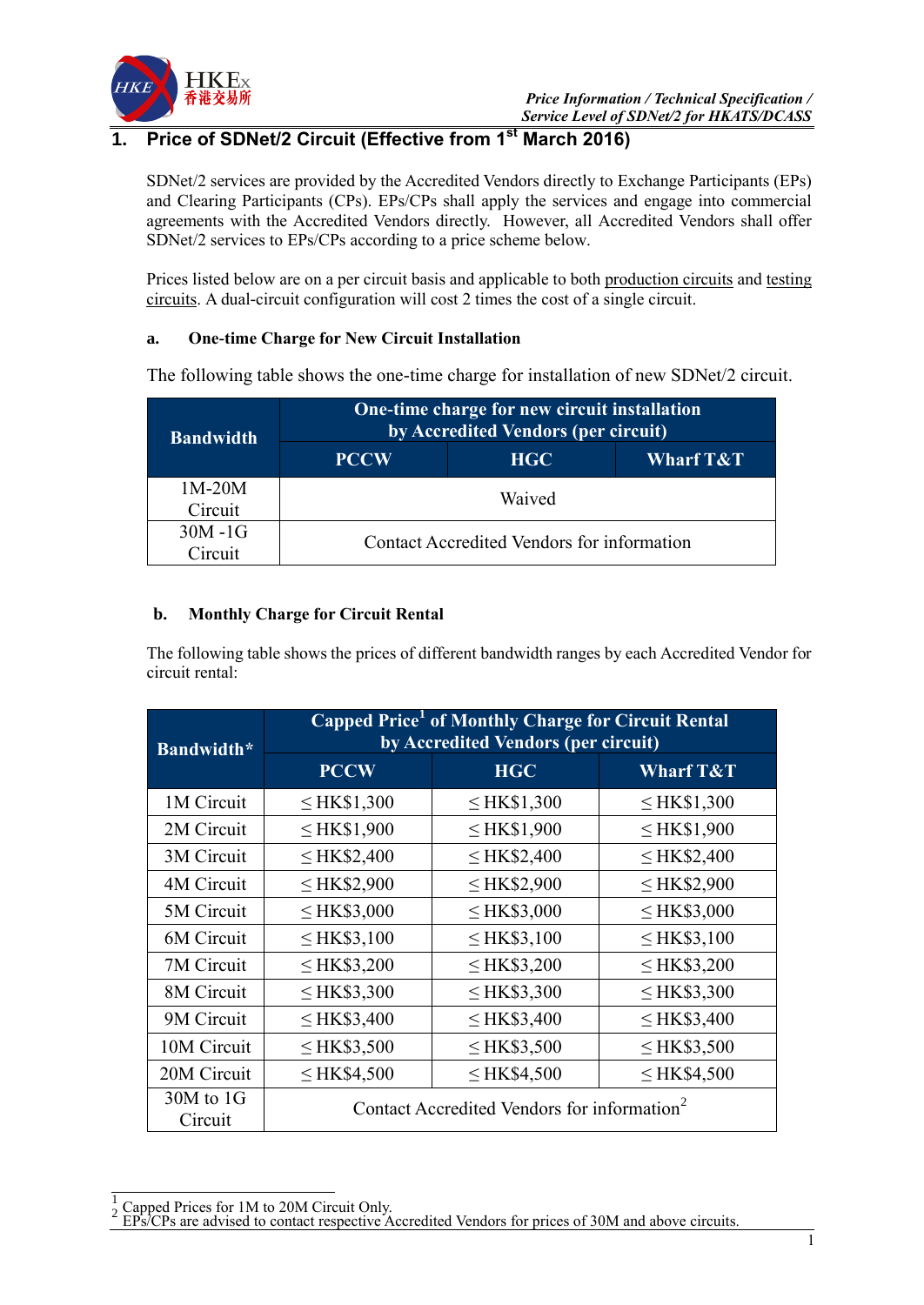

*\*EPs are required to subscribe a minimum bandwidth of 3 Mbps and 10 Mbs for production circuits to support Central Gateway (CG) and Network Gateway (NG) connections to HKATS respectively. A minimum bandwidth of 1Mbps is required for testing circuit. EPs may request to upgrade the bandwidth on a needed basis. Therefore, the above tables show the capped price of different bandwidth ranges.*

### **c. Monthly Charge for Network Switch Rental**

The following table shows the capped prices by each Accredited Vendor for network switch rental:

| <b>Service</b> | Capped Price of Monthly Charge for Network Switch<br>by Accredited Vendors (per network switch) |                |             |
|----------------|-------------------------------------------------------------------------------------------------|----------------|-------------|
|                | <b>PCCW</b>                                                                                     | HGC.           | Wharf T&T   |
| Network Switch | $\leq$ HK\$200                                                                                  | $\leq$ HK\$500 | $<$ HK\$200 |

### **d. One-time Charge for Circuit Bandwidth Upgrade/Downgrade/Reconfiguration /Relocation/Standby Service**

The following table shows the charges by each Accredited Vendor for circuit bandwidth upgrade / downgrade / reconfiguration / internal relocation / external relocation / standby service:

| <b>Service</b>                                                                                                                                                                                                                          | Capped Price <sup>3</sup> of One-time Charge (1-20M Circuit) <sup>4</sup><br>by Accredited Vendors (per circuit)                        |                                                                                                                                                           |                                                                                                                                                                                               |
|-----------------------------------------------------------------------------------------------------------------------------------------------------------------------------------------------------------------------------------------|-----------------------------------------------------------------------------------------------------------------------------------------|-----------------------------------------------------------------------------------------------------------------------------------------------------------|-----------------------------------------------------------------------------------------------------------------------------------------------------------------------------------------------|
|                                                                                                                                                                                                                                         | <b>PCCW</b>                                                                                                                             | <b>HGC</b>                                                                                                                                                | <b>Wharf T&amp;T</b>                                                                                                                                                                          |
| Circuit Bandwidth<br>Upgrade<br>/Downgrade Charge                                                                                                                                                                                       | HK\$1,500                                                                                                                               | HK\$1,500                                                                                                                                                 | HK\$1,500                                                                                                                                                                                     |
| Reconfiguration                                                                                                                                                                                                                         | HK\$1,500                                                                                                                               | HK\$1,500                                                                                                                                                 | HK\$1,500                                                                                                                                                                                     |
| Internal Relocation <sup>5</sup>                                                                                                                                                                                                        | HK\$1,500                                                                                                                               | HK\$4,500                                                                                                                                                 | HK\$1,500                                                                                                                                                                                     |
| External Relocation<br>(different building)                                                                                                                                                                                             | HK\$5,000                                                                                                                               | HK\$9,000                                                                                                                                                 | HK\$5,000                                                                                                                                                                                     |
| Standby-service<br>Charge (minimum<br>two hours)<br>Office hours<br>i.<br><u>Monday</u> $-$<br>Friday 09:00am<br>$-09:00 \text{pm}$<br>Saturday<br>09:00am to<br>$01:00 \text{pm}$<br>Non office hours<br>ii.<br>and Public<br>Holidays | HK\$2,000 per<br>$\overline{\phantom{0}}$<br>hour (minimum 2)<br>hours)<br>HK\$2,000 for<br>$\overline{\phantom{a}}$<br>subsequent hour | On-site: HK\$4,000<br>$\overline{a}$<br>per hour (minimum<br>2 hours)<br>Off-site: HK\$2,000<br>$\overline{\phantom{a}}$<br>per hour (minimum<br>2 hours) | Office hours:<br>$\overline{\phantom{a}}$<br>HK\$1,800 per hour;<br>(minimum 2 hours)<br>Non office hours and<br>$\blacksquare$<br>Public Holiday:<br>HK\$3,000 per hour<br>(minimum 2 hours) |

<u>.</u>

<sup>&</sup>lt;sup>3</sup> Capped Prices for 1M to 20M Circuit Only.

<sup>&</sup>lt;sup>4</sup> EPs/CPs are advised to contact respective Accredited Vendors for prices of 30M and above circuits.

<sup>&</sup>lt;sup>5</sup> Relocation of circuit within the same building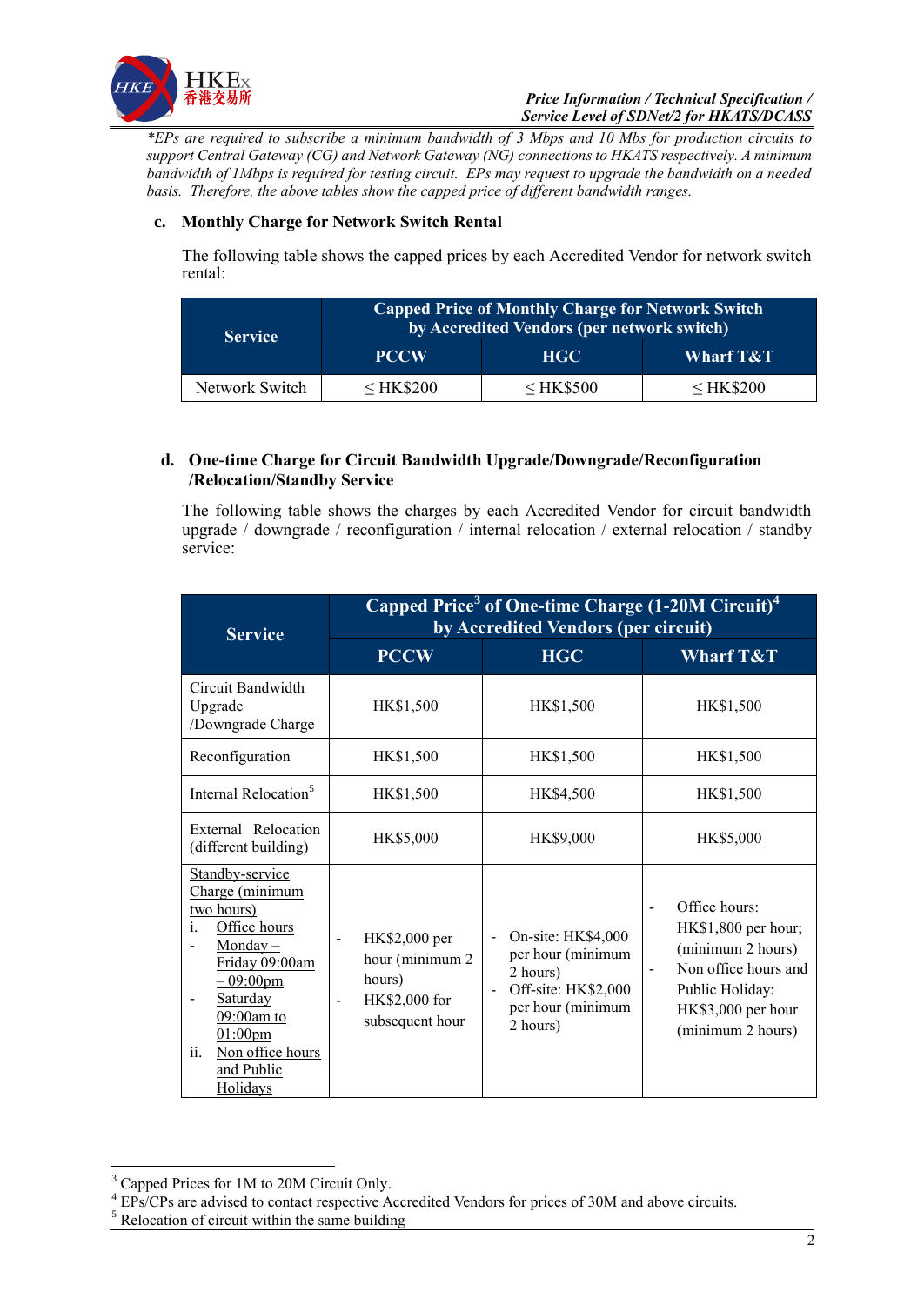

## **e. Minimum Subscription Period and Termination Notice**

For all SDNet/2 circuits, a minimum subscription period and advance termination notice are applicable.

| Minimum Subscription Period       | 3 months |  |
|-----------------------------------|----------|--|
| <b>Advance Termination Notice</b> | 1 month  |  |

EPs should aware the terms and conditions for circuit subscription may vary among 3 Accredited Vendors. For details, please contact the Accredited Vendors.

*Note: All prices provided are capped prices for reference only. EPs/CPs are advised to contact the respective Accredited Vendors for more information on actual prices, subscription terms and conditions.*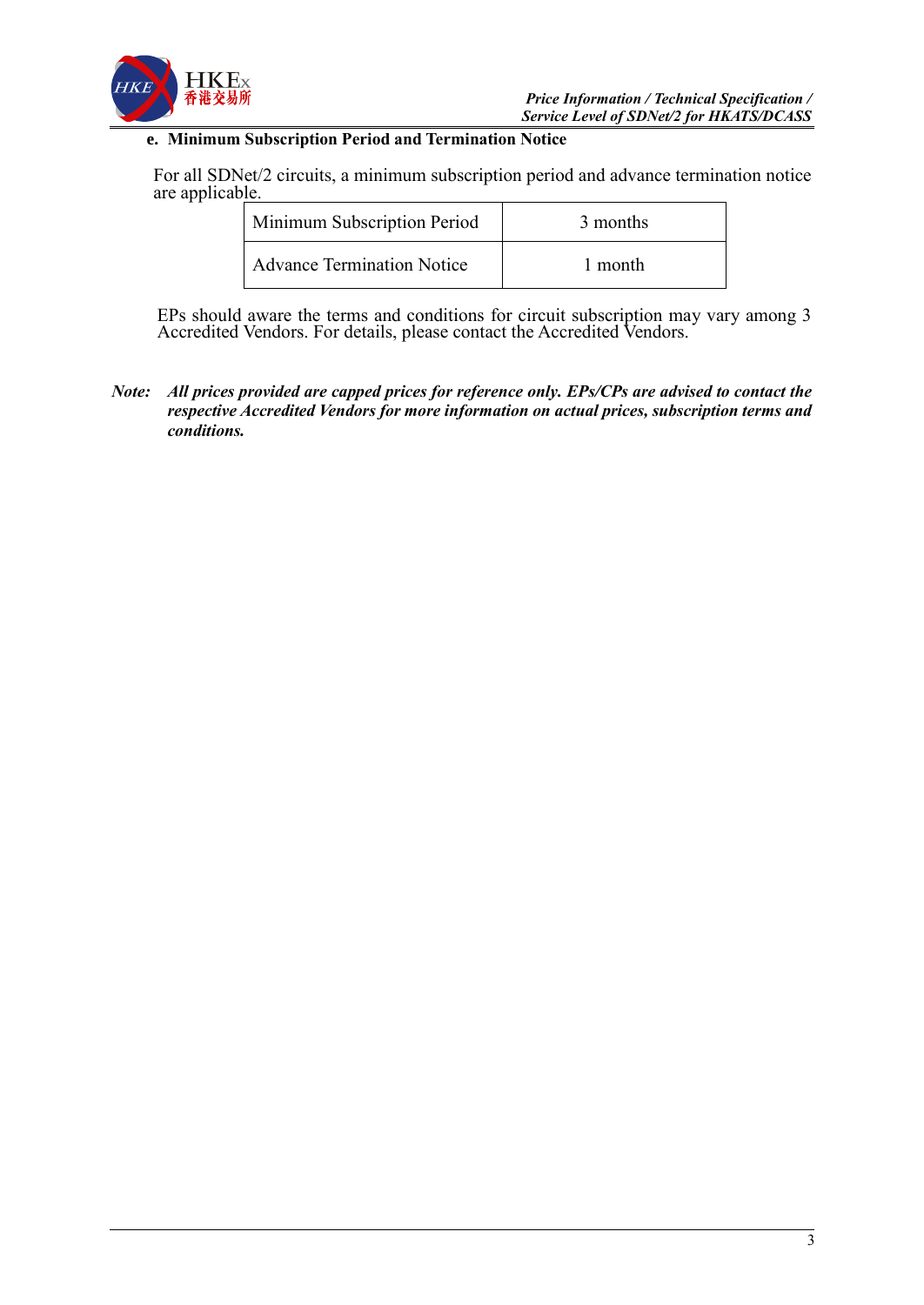

# **2. Technical Specifications of SDNet/2**

SDNet/2 services provided by all Accredited Vendors will meet the technical specifications set out by HKEx. The following paragraphs highlight the key technical specifications of SDNet/2.

### **a. Round-trip End-to-End Network Latency**

The average end-to-end round trip latency of the circuits provided by the Accredited Vendors will be less than or equal to 1.5 milliseconds<sup>6</sup> from the following districts in Hong Kong SAR to HKEx's Data Centres.

| <b>Region</b>           | <b>District</b>     |
|-------------------------|---------------------|
|                         | Central and Western |
|                         | Wan Chai            |
| <b>Hong Kong Island</b> | Eastern             |
|                         | Southern            |
|                         | Yau Tsim Mong       |
|                         | Sham Shui Po        |
| Kowloon                 | Kowloon City        |
|                         | Wong Tai Sin        |
|                         | Kwun Tong           |
|                         | Kwai Tsing          |
|                         | Tsuen Wan           |
| <b>New Territories</b>  | Tai Po              |
|                         | Sha Tin             |
|                         | Sai Kung            |

### **b. Network Availability and Resiliency**

1

All Accredited Vendors will provide a highly available and resilient network infrastructure under SDNet/2 services and conform to the following availability and resiliency specifications.

| <b>Resiliency Design</b>                      | <b>Specification</b>                                                                                                                |  |
|-----------------------------------------------|-------------------------------------------------------------------------------------------------------------------------------------|--|
| <b>Overall Network Availability</b>           | Not less than $99.999\%$                                                                                                            |  |
| Core Network Equipment<br>Diversity           | Multiple sets of core equipment such that a major<br>network incident will minimize the impact to EP/CP<br>Circuits.                |  |
| Core Network Centre<br>Geographical Diversity | Hong Kong Island: 2 Network Centres<br>Kowloon: 2 Network Centres                                                                   |  |
| Circuit Diversity                             | Dual Circuits of EP/CP will go through different<br>network centres and access exchanges of the Vendor<br>via separate fibre paths. |  |
| <b>Network Resiliency</b>                     | There is no single point of failure inside the<br>Accredited Vendor's network centres and access<br>exchanges.                      |  |
| Circuit Failover Time                         | $\leq$ 2 seconds                                                                                                                    |  |

<sup>6</sup> The end-to-end latency is measured from the Accredited Vendor's access point in HKEx data centre to the EP/CP office.